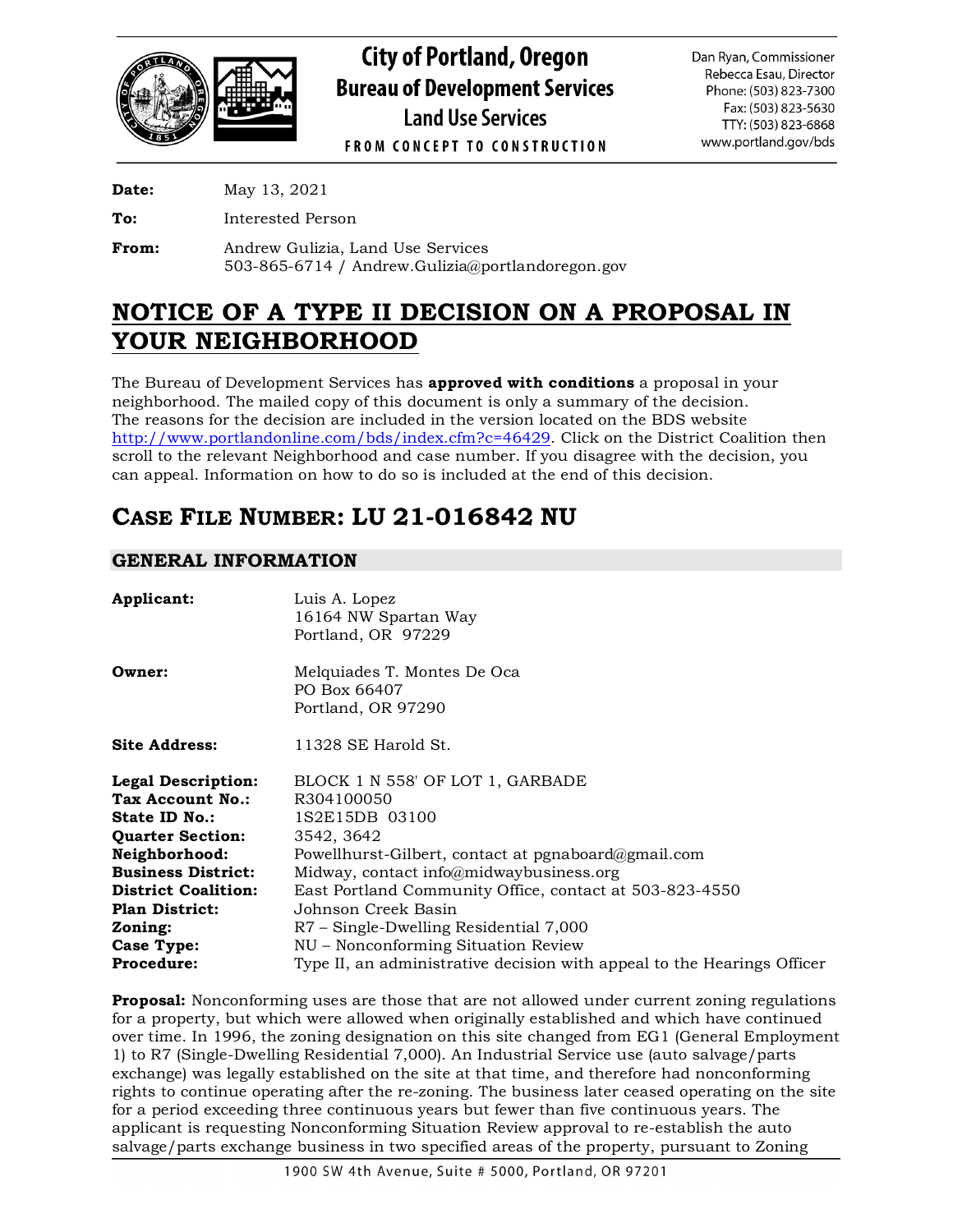Code Section 33.258.050.E.1. The proposal is only to re-establish the auto salvage/parts exchange business to the extent that nonconforming rights for that use have been documented. The applicant is not attempting to re-establish past business activities on the property that did not have nonconforming rights.

**Relevant Approval Criteria:** To be approved, this proposal must comply with the approval criteria of Title 33. The relevant criteria are in Zoning Code Section 33.258.080.B.

## **ANALYSIS**

**Site and Vicinity:** The subject site is located in Southeast Portland on the south side of SE Harold Street, just west of SE 115th Avenue. The southeast corner of the site also abuts the right-of-way for SE Reedway Street. The site is 1.36 acres in area and is developed with a single-dwelling house in the northern part of the property (accessed from SE Harold Street), a detached garage, a shop building in the central part of the property, and paved and graveled areas. Much of the property is undeveloped grassy area, and there are a number of existing trees and shrubs. Neighboring properties to the north and east are developed with singledwelling houses. Undeveloped, City-owned property abuts the subject site to the west and south.

**Zoning:** The R7 single-dwelling residential zone is intended to preserve land for housing and to promote housing opportunities for individual households. The development standards work together to promote desirable residential areas by addressing aesthetically pleasing environments, safety, privacy, energy conservation, and recreational opportunities. Commercial uses are generally not allowed unless they are legally nonconforming.

**Land Use Review History:** City records include one prior land use review for this site. In 1999, an application to divide the site into 2 parcels was denied (LUR 98-00033 MP VZ).

**Neighborhood Review:** A "Notice of Proposal" was mailed to neighbors and recognized organizations on April 15, 2021. Five written responses from neighbors were received by the 5pm deadline on May 6, 2021 (Exhibits F-1 through F-5). These neighbors raised the following objections:

- SE Reedway Street is a dead-end, gravel road, and putting industrial traffic on this street would worsen the condition of the road and create more dust. The business should use SE Harold Street instead.
- This area is in the Johnson Creek flood plain and the business would harm the environment and wildlife.
- The business would lead to noise, fumes, crime, and visual impacts that detract from the residential character of SE Reedway Street.
- The applicant might not limit the business activities as indicated.

Staff response: The R7 zoning that applies to this property would not allow a new Industrial Service use to be established. However, this request is to re-establish a specific Industrial Service use that is limited to that which existed when the zoning designation changed from EG1 to R7 in 1996, and which continued over time. Zoning Code Section 33.258.050.E.1 allows the applicant to re-establish a legally nonconforming use through a Nonconforming Situation Review if that use has not been discontinued for a period exceeding five continuous years. Only certain parts of the most recent commercial use on the site had documented nonconforming rights, and this review is only to re-establish the parts of the business that were legally established prior to 1996 when the zoning designation changed.

After considering neighbors' concerns, the applicant agreed to only use SE Harold Street for access to the business and use SE Reedway Street only as an exit for emergencies. This will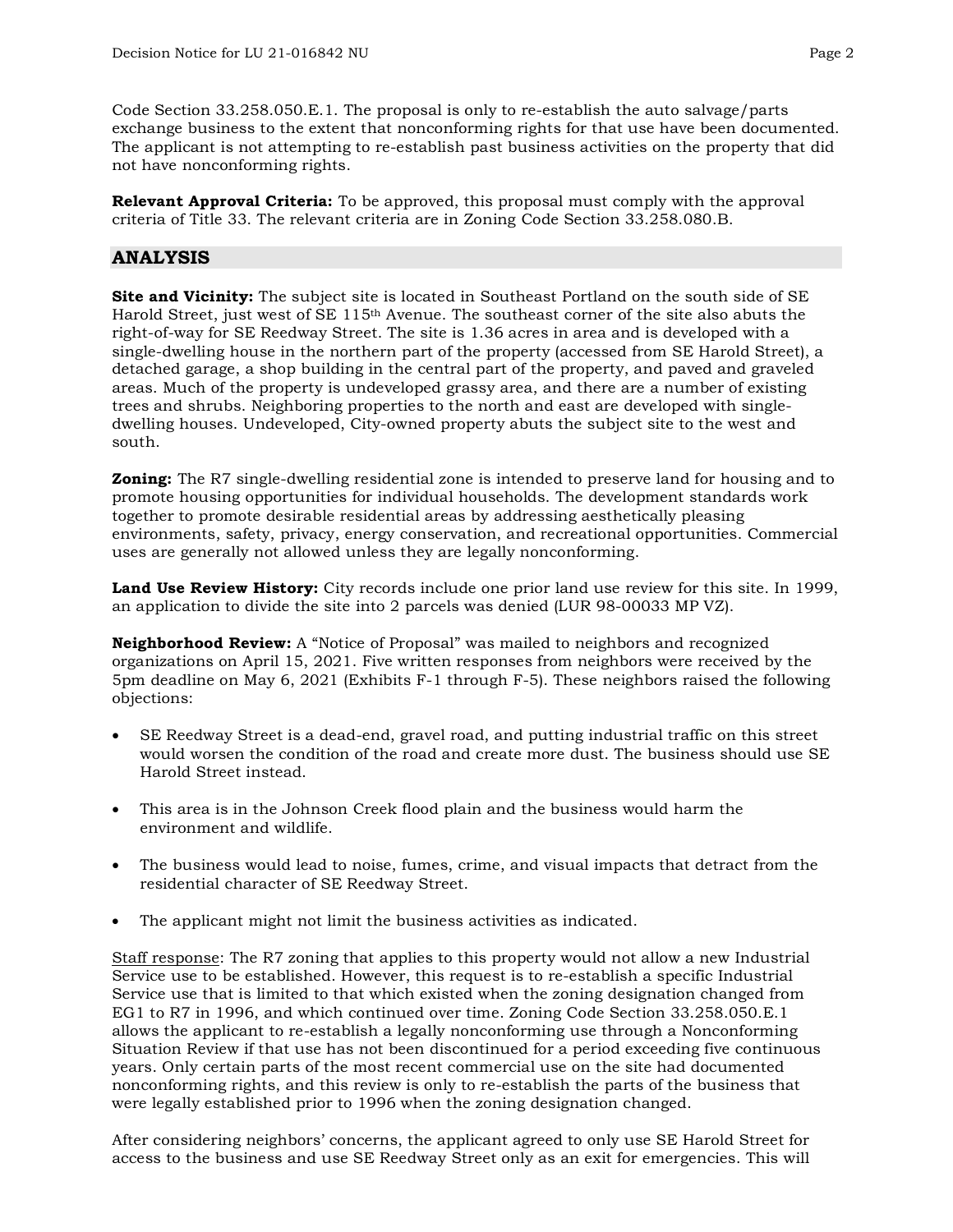limit impacts on SE Reedway Street and homes along that street, and a condition of approval will require access to the business to be from SE Harold Street only. This condition of approval is also appropriate because SE Harold Street is classified as a Neighborhood Collector street, while SE Reedway Street is a local service street intended for lower levels of traffic.

No new buildings are proposed, and the existing buildings on the site will not be expanded. Also, no increase in the existing paved or graveled areas on the site (identified in Exhibits C-1 and C-2) is proposed. Since the business will use the existing development on the site and two defined areas that are already paved or graveled, environmental impacts will not increase compared with the prior, nonconforming condition.

The applicant has also proposed a new, 6-foot-tall, fully sight-obscuring wood fence along the majority of the length of the east lot line to screen views of the business activities from neighboring residential properties (Exhibit C-2). A condition of approval will require this fence to be built and will require it to be fully sight-obscuring and maintained over time.

The approved site plans in Exhibits C-1 and C-2 and the conditions of approval listed at the end of this decision place clear limits on the commercial activities to be allowed on this property. The applicant intends to live in the house on the property and is willing to address neighbors' concerns as they arise (Exhibit F-3, page 2). If neighbors observe activity that does not conform with the limitations from this decision in the future, they can call (503) 823- CODE, and the Bureau of Development Services' Code Compliance Section would investigate and enforce these requirements.

## **ZONING CODE APPROVAL CRITERIA**

## **33.258.038 Documenting A Nonconforming Situation**

Nonconforming uses are those which were allowed when established and which have continued over time. Nonconforming rights are lost when a use is discontinued for 3 years but may be reestablished through Nonconforming Situation Review within 5 years (Zoning Code Section 33.258.050.E.1).

The subject site is currently designated with the R7 residential zone, but prior to 1996, this site was designated with the EG1 employment zone. In the EG1 zone, Industrial Service uses such as the auto salvage/parts exchange business on this site were allowed outright.

In a prior Zoning Confirmation Letter (PR 16-183629, Exhibit G-3), the City reviewed evidence and determined that an auto salvage/parts exchange use was legally established on this site prior to the 1996 re-zoning and had continued over time, therefore retaining rights as a nonconforming use. The analysis was based partly on a 1993 building permit for this site (permit 93-105669, Exhibit G-4). The Zoning Confirmation Letter determination specified that nonconforming rights for the auto salvage/parts exchange use had been documented through May 16, 2016. Because the use had been discontinued for more than three continuous years, but fewer than five, the Zoning Conformation Letter stated that nonconforming rights could be re-established through Nonconforming Situation Review if the Nonconforming Situation Review decision is issued by May 16, 2021.

The proposal in this review is to re-establish the auto salvage/parts exchange business to the extent that nonconforming rights for that use have been documented in the prior Zoning Conformation Letter (PR 16-183629, Exhibit G-3) and building permit (CO 93-105669, Exhibit G-4).

#### **33.258.080 Nonconforming Situation Review**

**B. Approval criteria.** The request will be approved if the review body finds that the applicant has shown that all of the following approval criteria are met: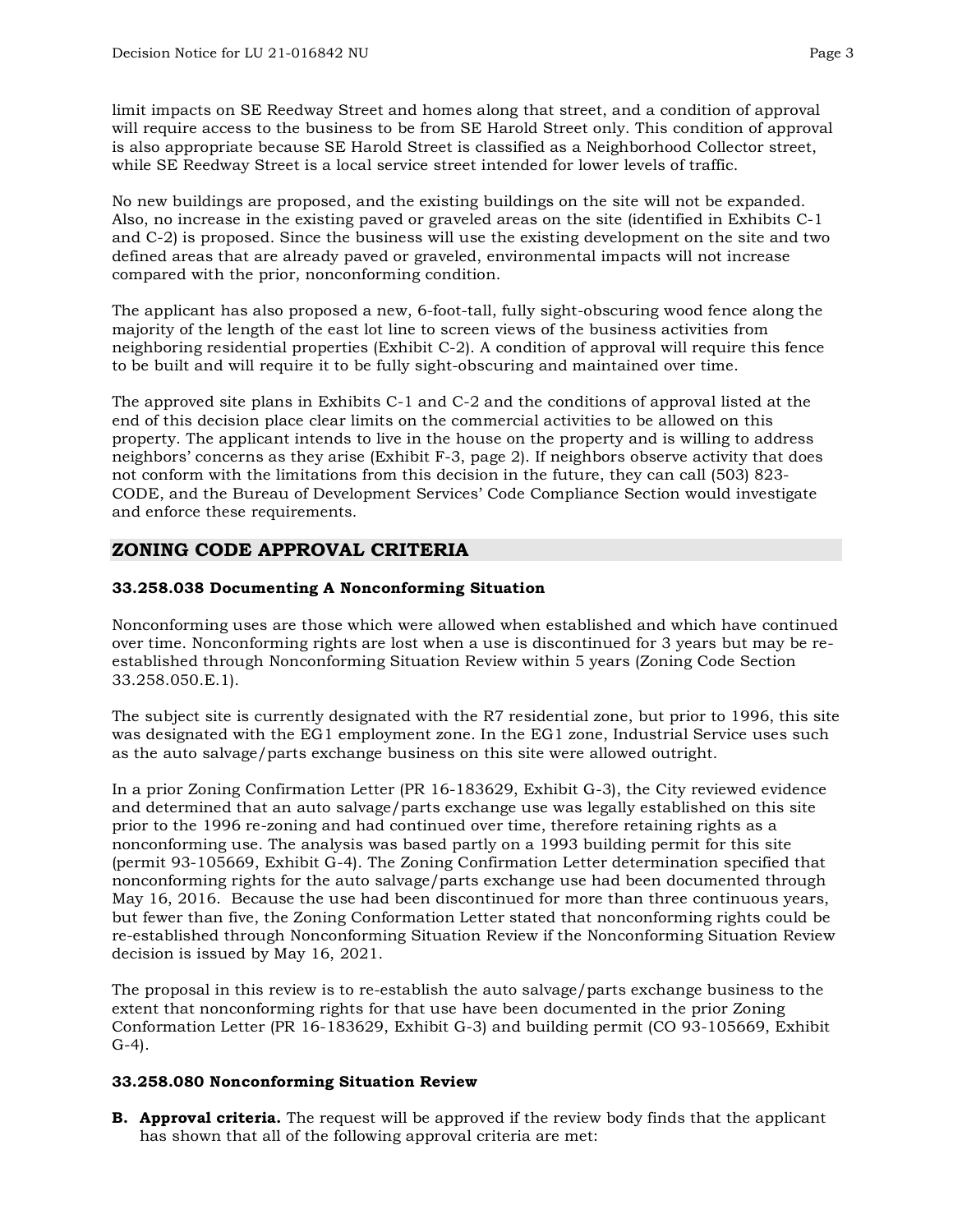- 1. With mitigation measures, there will be no net increase in overall detrimental impacts (over the impacts of the last legal use or development) on the surrounding area taking into account factors such as:
	- a. The hours of operation;
	- b. Vehicle trips to the site and impact on surrounding on-street parking;
	- c. Noise, vibration, dust, odor, fumes, glare, and smoke;
	- d. Potential for increased litter; and
	- e. The amount, location, and nature of any outside displays, storage, or activities; and

**Findings:** The proposal is to re-establish an Industrial Service use (auto salvage/parts exchange) that existed when the zoning designation for this site changed from EG1 to R7 in 1996 and which was discontinued for a period of more than three continuous years but fewer than five continuous years. The proposal is limited to commercial activities that were legally established prior to 1996, as documented in Zoning Confirmation Letter PR 16-183629 (Exhibit G-3) and building permit 93-105669 (Exhibit G-4).

The applicant states the hours of operation prior to 1996 were 8am to 5pm on weekdays and 8am to noon on Saturdays, with no work on Sundays (Exhibit A-3, page 1). The current proposal is limited to these hours of operation. The proposal also limits commercial activity on the site to the two shaded areas shown in Exhibits C-1 and C-2: the salvage and parts exchange area in the central part of the property and the exterior storage area in the southern part of the property. This reflects the commercial use areas illustrated in building permit 93- 105669 from 1993 (Exhibit G-4). With conditions of approval to limit the hours and the physical extent of the commercial activity as described above, the proposal will not increase detrimental impacts related to hours, vehicle trips, parking, noise, vibration, dust, odor, fumes, glare, smoke, litter, or outdoor activities compared to the prior, legally nonconforming auto salvage/parts exchange operation.

To further minimize dust impacts, and in response to neighbors' concerns, the applicant has agreed that cars and trucks will access the property only from SE Harold Street, a paved road abutting the site to the north. Southeast Reedway Street, a gravel road abutting the southeastern part of the site, will be used only as an emergency exit. A condition of approval will limit vehicle access to the site to SE Harold Street only.

The applicant states the only exterior lighting proposed for the business will be on the west side of the shop building (Exhibit C-2) and will not be directed toward neighboring homes, which are to the east. Noise-producing equipment will be used only during the hours of operation mentioned above, and therefore not representing an increase in noise levels over the previous operation of this legal nonconforming use (Exhibit A-3, page 2). Conditions of approval will require these limitations to be maintained.

Another condition of approval will limit the operation to auto salvage and parts exchange activities only, since these are the only commercial activities with documented nonconforming rights (Exhibit G-3). In recent years, parts of the site were used by another owner for vehicle sales, vehicle repair, and painting. However, these activities did not have documented nonconforming rights and are prohibited in this decision due to the potential for increased negative impacts.

For these reasons, and with the conditions of approval mentioned above, staff finds the proposal will not increase detrimental impacts compared to the prior, legally nonconforming condition. With the conditions of approval, staff finds approval criterion B.1 is met.

2. If the nonconforming use is in an OS, R, or IR zone, and if any changes are proposed to the site, the appearance of the new use or development will not lessen the residential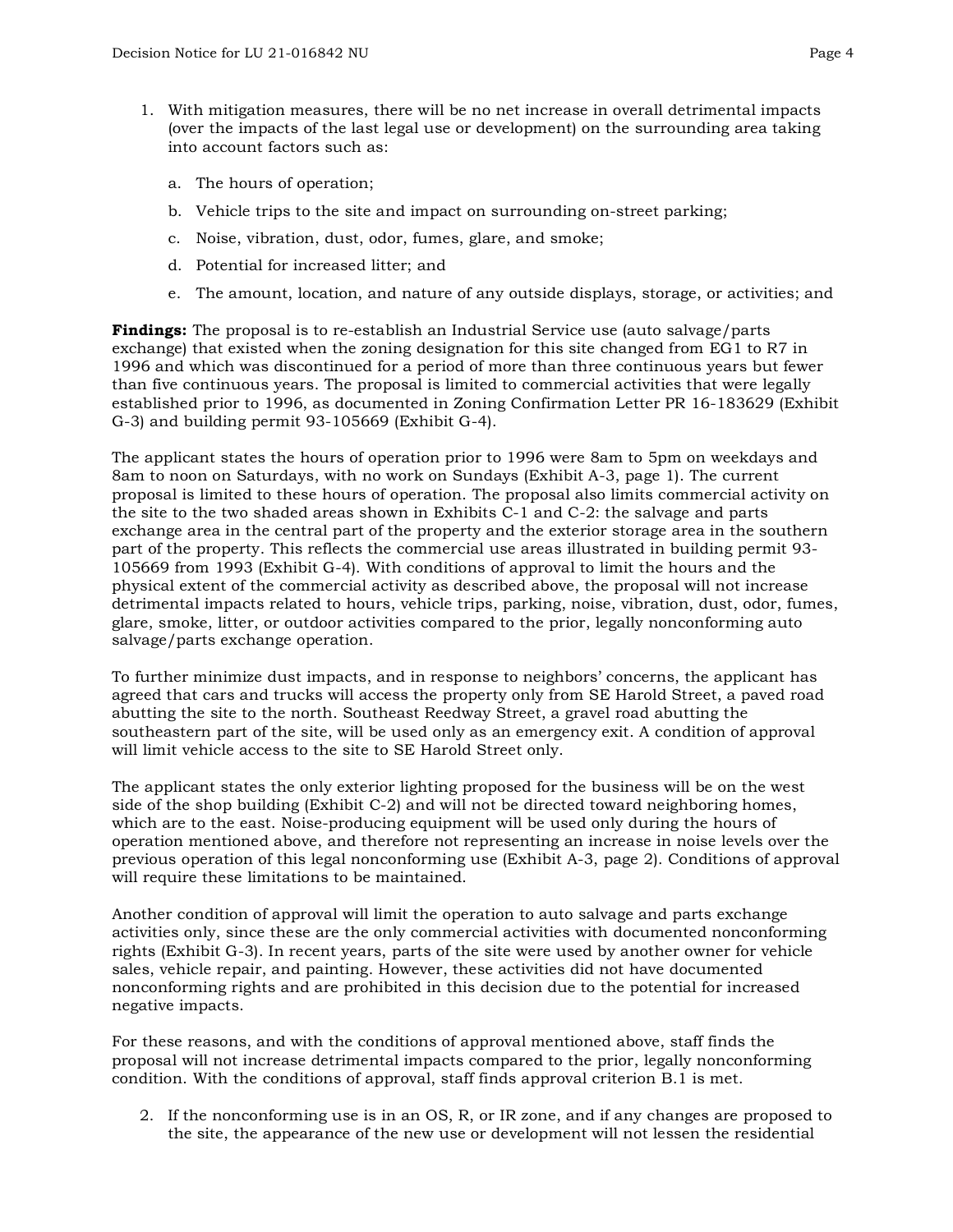character of the OS or R zoned area. This is based on taking into account factors such as:

- a. Building scale, placement, and facade;
- b. Parking area placement;
- c. Buffering and the potential loss of privacy to abutting residential uses; and
- d. Lighting and signs; and

**Findings:** No physical changes to the existing buildings on the site or the existing paved and graveled vehicle areas are proposed. The only exterior lighting for the business will be on the west side of the shop building (Exhibit C-2), where impacts on neighboring residential property will be minimal, and the only signage proposed is a small speed limit sign in the interior of the site that will not be visible from neighboring property (Exhibit C-2 and Exhibit A-3, page 5).

The main physical change proposed by the applicant for the site is the addition of a 6-foot-tall, wooden fence along the part of the east lot line illustrated in Exhibit C-2. The new fence will increase buffering and privacy for abutting residential property, and a condition of approval will require the new fence to be fully sight-obscuring and maintained over time.

Buffering is also provided by existing trees and shrubs. Building permit 93-105669 (Exhibit G-4) required rows of trees and evergreen shrubs along the north and east sides of the salvage and parts exchange area and along the east side of the exterior storage area as screening. This L3 (high screen) landscaping will provide buffering and screening between the commercial use and neighboring residential properties, so a condition of approval will require these L3 landscaping buffers to be continuously maintained.

For these reasons, and with the conditions of approval mentioned above, staff finds that physical changes to the site will not lessen the residential character of the adjacent area. With the conditions of approval, staff finds approval criterion B.2 is met.

3. If the nonconforming use is in a C, E, I, or CI zone, and if any changes are proposed to the site, the appearance of the new use or development will not detract from the desired function and character of the zone.

**Findings:** Since the subject site is not in a C, E, I, or CI zone, approval criterion B.3 is not applicable.

## **DEVELOPMENT STANDARDS**

Unless specifically required in the approval criteria listed above, this proposal does not have to meet the development standards in order to be approved during this review process. Plans submitted for a building or zoning permit must demonstrate that all development standards of Title 33 can be met or have received an Adjustment or Modification via a land use review prior to the approval of a building or zoning permit.

## **CONCLUSIONS**

When a legally nonconforming use is discontinued, the Zoning Code allows the use to be reestablished through a Nonconforming Situation Review within 5 years. On this site, the applicant requests to re-establish an auto salvage/parts exchange business to the extent that nonconforming rights for that use have been documented. Commercial activities will be limited to two designated areas of the site, and no physical changes to the existing buildings or paved and graveled areas are proposed. Staff finds that with limits on the hours and physical extent of the business, with a new screening fence along the east lot line, and with vehicle access allowed from SE Harold Street only, the approval criteria for the Nonconforming Situation Review are met. Since the approval criteria are found to be met, the proposal must be approved.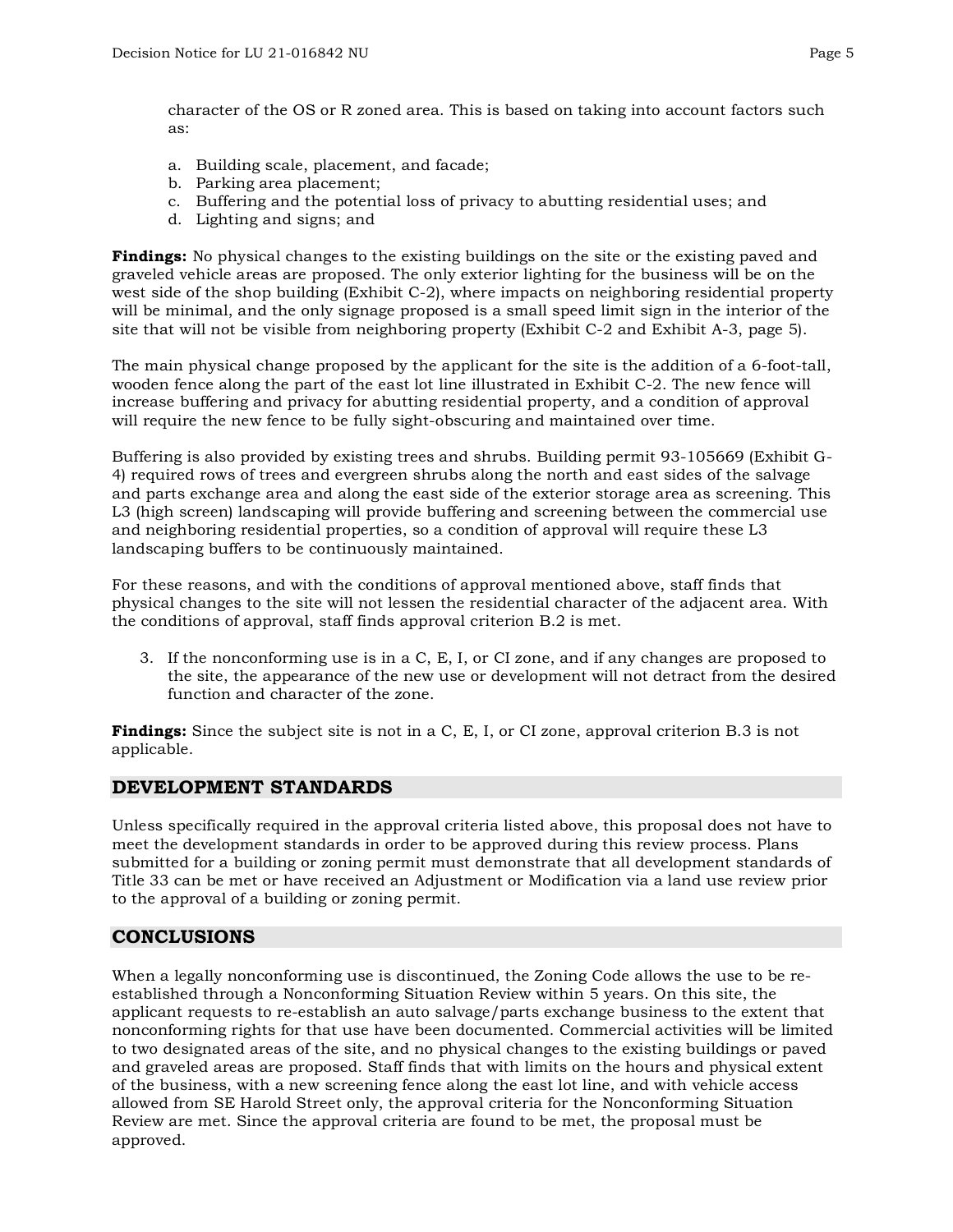## **ADMINISTRATIVE DECISION**

Approval of a Nonconforming Situation Review to re-establish the prior auto salvage/parts exchange business on the subject site, pursuant to Zoning Code Section 33.258.050.E.1, per the approved plans, Exhibits C-1 and C-2, signed and dated May 11, 2021, subject to the following conditions:

- A. Commercial activities may take place only within the two shaded areas shown in Exhibits C-1 and C-2: the salvage and parts exchange area in the central part of the property and the exterior storage area in the southern part of the property. The southern area is limited to storage only, and no salvage or parts exchange work can take place in the southern area.
- B. Commercial activities must be limited to auto salvage and auto parts exchange. No other commercial activities such as vehicle sales, vehicle repair, or painting are allowed anywhere on the site.
- C. Commercial activities on the site and the use of noise-producing equipment related to the business must be limited to the following days and hours:
	- Monday-Friday: 8am 5pm
	- Saturday: 8am noon
- D. Vehicle access to the site must be from SE Harold Street only. The site frontage on SE Reedway Street may be used only as an emergency exit.
- E. Prior to re-establishment of the auto salvage/parts exchange business on the site, the applicant must construct and continuously maintain for the life of the nonconforming use a 6-foot-tall, wood fence (meeting the "F2" fence standard of Zoning Code Section 33.248.020.G) along the portion of the east lot line where 6-foot-tall, wood fencing is shown in Exhibit C-2. This fence must be fully sight-obscuring.
- F. Outdoor light fixtures must be aimed away from neighboring residential properties and must meet the glare standards of Zoning Code Section 33.262.080.
- G. L3 (high screen) landscaping buffers meeting the requirements in Zoning Code Section 33.248.020.C must be continuously maintained in these locations, to the extent illustrated in Exhibit C-2:
	- along the north and east sides of the salvage and parts exchange area in the central part of the property; and
	- along the east side of the exterior storage area in the southern part of the property.

#### **Staff Planner: Andrew Gulizia**

**Decision rendered by: \_\_\_\_\_\_\_\_\_\_\_\_\_\_\_\_\_\_\_\_\_\_\_\_\_\_\_\_\_\_\_\_\_\_\_\_\_\_\_\_\_\_\_\_ on May 11, 2021**

By authority of the Director of the Bureau of Development Services

#### **Decision mailed: May 13, 2021**

**About this Decision.** This land use decision is **not a permit** for development. Permits may be required prior to any work. Contact the Development Services Center at 503-823-7310 for information about permits.

**Procedural Information.** The application for this land use review was submitted on February 19, 2021 and was determined to be complete on April 12, 2021.

Zoning Code Section 33.700.080 states that land use review applications are reviewed under the regulations in effect at the time the application was submitted, provided that the application is complete at the time of submittal or complete within 180 days. Therefore, this application was reviewed against the Zoning Code in effect on February 19, 2021.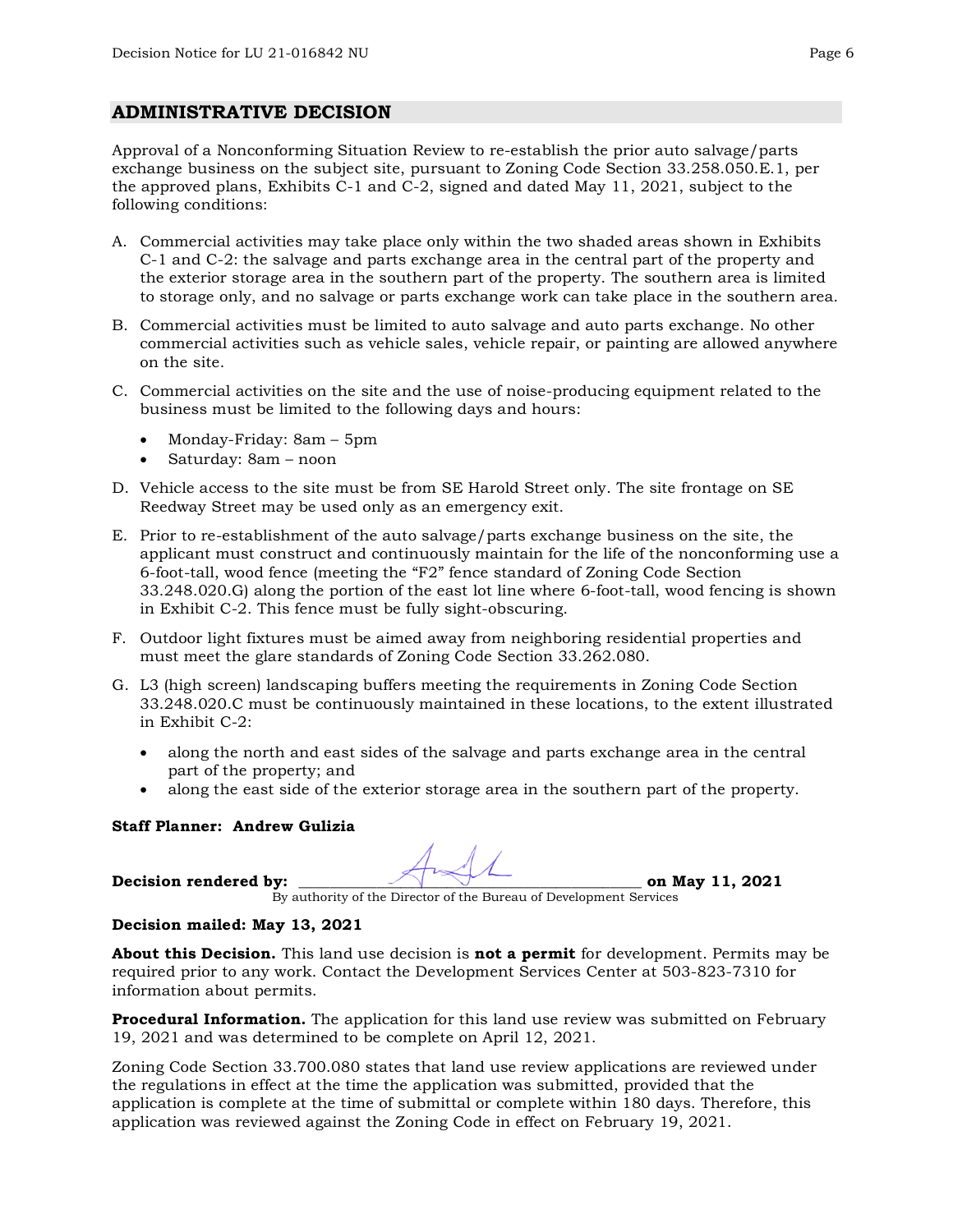ORS 227.178 states the City must issue a final decision on land use review applications within 120 days of the application being deemed complete. The 120-day review period may be waived or extended at the request of the applicant. In this case, the applicant did not waive or extend the 120-day review period. Unless further extended by the applicant, **the 120 days will expire on August 10, 2021.**

**Some of the information contained in this report was provided by the applicant.** As required by Section 33.800.060 of the Portland Zoning Code, the burden of proof is on the applicant to show that the approval criteria are met. The Bureau of Development Services has independently reviewed the information submitted by the applicant and has included this information only where the Bureau of Development Services has determined the information satisfactorily demonstrates compliance with the applicable approval criteria. This report is the decision of the Bureau of Development Services.

**Conditions of Approval.** If approved, this project may be subject to a number of specific conditions, listed above. Compliance with the applicable conditions of approval must be documented in all related permit applications. Plans and drawings submitted during the permitting process must illustrate how applicable conditions of approval are met. Any project elements that are specifically required by conditions of approval must be shown on the plans and labeled as such.

These conditions of approval run with the land, unless modified by future land use reviews. As used in the conditions, the term "applicant" includes the applicant for this land use review, any person undertaking development pursuant to this land use review, the proprietor of the use or development approved by this land use review, and the current owner and future owners of the property subject to this land use review.

**Appealing this decision.** This decision may be appealed to the Hearings Officer, and if appealed a hearing will be held. The appeal application form can be accessed at [https://www.portlandoregon.gov/bds/45477.](https://www.portlandoregon.gov/bds/45477) Appeals must be received **by 4:30 PM on May 27, 2021**. **The completed appeal application form must be emailed to [LandUseIntake@portlandoregon.gov](mailto:LandUseIntake@portlandoregon.gov) and to the planner listed on the first page of this decision.** If you do not have access to e-mail, please telephone the planner listed on the front page of this notice about submitting the appeal application. **An appeal fee of \$250 will be charged**. Once the completed appeal application form is received, Bureau of Development Services staff will contact you regarding paying the appeal fee. The appeal fee will be refunded if the appellant prevails. There is no fee for Office of Community and Civic Life recognized organizations for the appeal of Type II decisions on property within the organization's boundaries. The vote to appeal must be in accordance with the organization's bylaws. Please contact the planner listed on the front page of this decision for assistance in filing the appeal and information on fee waivers. Please see the appeal form for additional information.

If you are interested in viewing information in this file, please contact the planner listed on the front of this notice. The planner can e-mail you documents from the file. A fee would be required for all requests for paper copies of file documents. Additional information about the City of Portland, and city bureaus is available online at [https://www.portland.gov.](https://www.portland.gov/) A digital copy of the Portland Zoning Code is available online at [https://www.portlandoregon.gov/zoningcode.](https://www.portlandoregon.gov/zoningcode)

**Attending the hearing.** If this decision is appealed, a hearing will be scheduled, and you will be notified of the date and time of the hearing. The decision of the Hearings Officer is final; any further appeal must be made to the Oregon Land Use Board of Appeals (LUBA) within 21 days of the date of mailing the decision, pursuant to ORS 197.620 and 197.830. Contact LUBA at 775 Summer St NE, Suite 330, Salem, Oregon 97301-1283, or phone 1-503-373-1265 for further information.

Failure to raise an issue by the close of the record at or following the final hearing on this case, in person or by letter, may preclude an appeal to the Land Use Board of Appeals (LUBA) on that issue. Also, if you do not raise an issue with enough specificity to give the Hearings Officer an opportunity to respond to it, that also may preclude an appeal to LUBA on that issue.